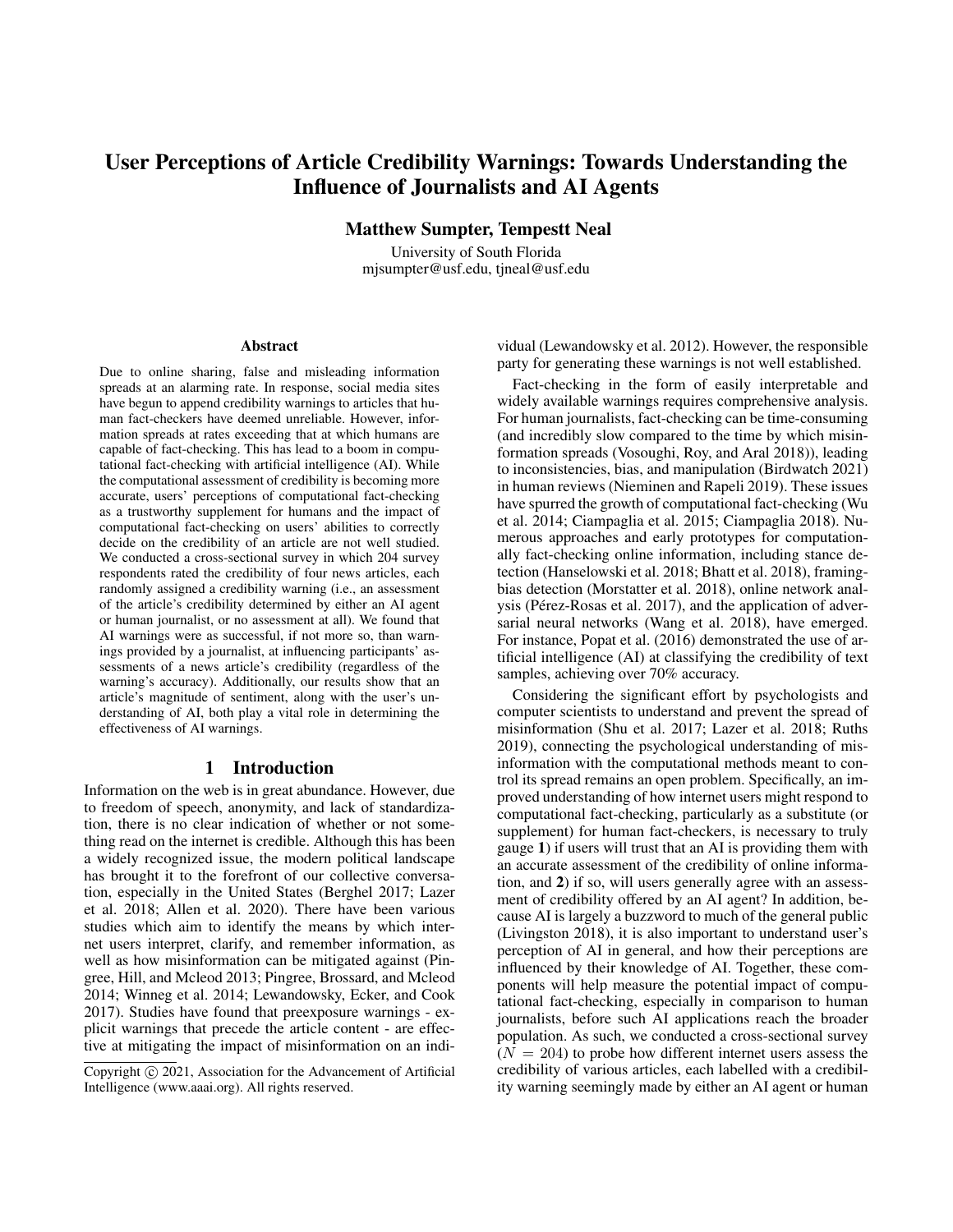journalist, to answer the following research questions:

RQ1. *Are users more persuaded by credibility assessments offered by an AI agent in comparison to a human journalists?*

RQ2. *What factors, article- or user-dependent, correlate with the influence of AI credibility warnings?*

Our results show that users generally trust an AI agent's assessment of credibility. We also found that this trust may be dependent on the user's general perception of AI as an effective problem-solving tool. In addition, we found evidence suggesting that the article's level of sentiment impacts the influence of credibility warnings on users' likelihood to agree with the warning. To our knowledge, this is the first study to compare the responses of internet users to human and AI credibility warnings.

This paper is outlined as follows: Section 2 summarizes related literature on computational fact-checking and psychological contributors to misinformation assimilation. Section 3 details the experimental setup and overviews the survey design. Section 4 provides our research findings and analyses. Section 5 summarizes the paper, notes study limitations, and details future work. Finally, Section 6 lists the articles presented to the study participants.

# 2 Background

Credibility is defined as being believable, trustworthy, and having some quality of expertise (Metzger and Flanagin 2013). The question of how a user determines if something they read online is credible is attributed to a great number of variables; source and receiver characteristics, message content and style, as well as the presentation medium have all been identified as potential variables that can influence a user (Wathen and Burkell 2002). This complex determination can therefore be naturally flawed on the receiving end, or worse, intentionally manipulated by the purveyor of information (Volkova and Jang 2018). In the modern age, the barriers to entry that existed in traditional media have effectively vanished leaving a proverbial "wild-west" of information propagation. Consequently, researchers have been searching for effective methods to combat the spread of misinformation (Figueira and Oliveira 2017; Vosoughi, Roy, and Aral 2018).

Journalistic fact-checking is the most obvious and straightforward method for addressing the credibility of a claim; a non-biased journalist or team of journalists researches a claim, addressing specific standards for credibility, and comes to an ultimate conclusion (Nieminen and Rapeli 2019). While this is a noble service, its issues are two-fold. First, it is time consuming to fact-check a claim, as there are thousands being circulated every second. Some research focuses on computational methods to make this work easier for journalists. For instance, Vlachos and Riedel (2014), Adler and Boscaini-Gilroy (2019), and Shaar et al. (2020) have all proposed natural language processing (NLP) solutions for comparing new claims to existing fact-checks to prevent repetitive credibility reviews. Additionally, Shiralkar et al. (2017) designed algorithms to exploit knowledge graphs to help increase the productivity

of fact-checkers. These methods may prove useful, however they still result in a fact-check after the original presentation of information. This raises the second issue: studies have shown that retractions and corrections to misinformation are relatively ineffective (Ecker, Lewandowsky, and Apai 2011; Lewandowsky et al. 2012). For example, Johnson and Seifert (1994) found that retractions had no effect in reducing the reliance on misinformation. These outcomes have been attributed to the way a user creates a mental model of a claim (Johnson-Laird, Gawronski, and Strack 2012). Because a user creates a coherent story of an occurrence, the inaccurate claim gets incorporated as a foundational and logical part of the story. Therefore, although the claim may be debunked, the misinformation remains as an artifact in the user's mind.

Thus far, there are three solutions that have been proposed to increase the effectiveness of retractions: 1) corrections that tell an alternative, coherent story, 2) consistent repetition of the retraction, and 3) warnings at the time of initial exposure (Lewandowsky et al. 2012). Unfortunately, the first two options attempt to correct for misinformation that has already been consumed by a user – resulting in the user potentially contributing to the spread of misinformation themselves by propagating it further. This leaves the general approach of the third option: cut off the misinformation at the source. However, this remains difficult, primarily since it is difficult to check a claim before it reaches the user (Budak, Agrawal, and Abbadi 2011).

One possible solution, that of using NLP and AI, has been proposed to recognize the style and patterns of misinformation such that misinformation can be flagged as it is being presented to the user (Hanselowski et al. 2018; Bhatt et al. 2018; Morstatter et al. 2018). This would allow for the spontaneous nature of web information to be tagged, increasing skepticism, which has been noted as a keystone in encouraging readers to tread carefully (Lewandowsky et al. 2012). Long-term trends in public perception of AI have improved, with the majority of user's optimistic about its place in society (Fast and Horvitz 2017). However, there is increasing evidence of human error in the form of bias (Ciampaglia 2018; Yapo and Weiss 2018), which may lead to skepticism of an AI model to accurately assess the credibility of a news source. Consequently, as this technology continues to be developed, it is important to determine how, why, and to what extent a user is willing to trust AI to analyze their news.

To our knowledge, only one study has explored the interplay of automated fact-checking and end users' interpretation of the credibility of news articles. In a qualitative survey, Horne et al. (2019) asked users ( $N = 654$ ) to rank various news sources according to their reliability and bias. The goal of their study was to determine how algorithmic assistance could improve users' perception of these two factors. Their findings were that AI assistance improved human perceptions, but feature-based explanations of the decision-making process are needed to improve "participants' ratings on unreliable and biased articles" (Horne et al. 2019). They also found that those who were more adept news readers tended to be more successful in making determinations of reliability and bias, as opposed to those who relied on social media sharing for their news. Our study builds upon these find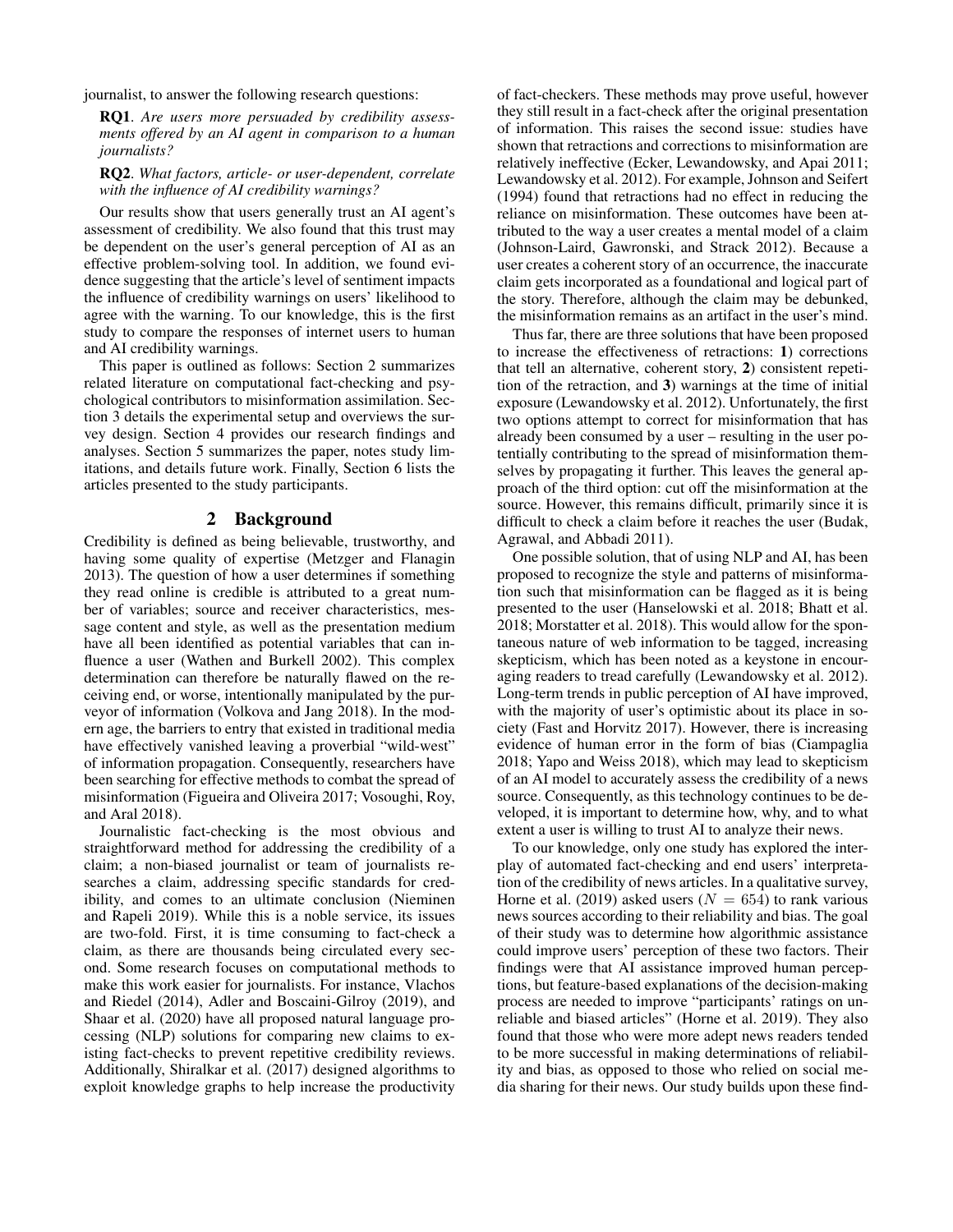ings by comparing the effectiveness of AI at improving user perceptions of credibility to what they are meant to replace - journalists. Further, Pennycook et al. (2020) and Clayton et al. (2019) also explored the effectiveness of credibility warnings when applied to news headlines on Facebook and coined the "implied truth" effect. This phenomenon occurs when the absence of a credibility warning implies to the user that it has been fact-checked and is valid, although the truth is that it simply hasn't been checked at all. This reflects a current trend in these AI solutions to only flag information that has been deemed to be untrustworthy that needs to be accounted for. Our study begins to address this behavior by simulating an environment where *all* information is tagged with a credibility warning, indicating whether it was deemed to be credible or not explicitly. Untagged articles were reserved for the control group.

## 3 Method

## 3.1 Demographics

We conducted a cross-sectional survey of adult internet users (*N = 204*) recruited through email, Reddit ads, social media posts, and university newsletters to complete an anonymous survey on Qualtrics. Participants ranged from 18 to 74 years old, with an average age of 30 years old (SD = 13.5 years). Most respondents were male (50.8%); 44.2% self-identified as female, while all others declined to answer. The majority of respondents identified as White (79%), with 9.7% identifying as Asian, 6.6% as Black, and the remaining 3.4% as Native American, Hawaiian or Pacific Islander; 7.7% of participants identified as Hispanic. Participants indicated a range of educational backgrounds: about one-third (33.5%) have a 4-year degree, 27.4% reported some college education, 17.3% have a professional degree, 11.2% completed high school only, 7.6% have a Doctorate degree, with the remaining 3% declining to answer. Our Institutional Ethics Board approved the research plan and participants gave informed consent to complete the survey.

## 3.2 Overview of Survey

General Assessment We first asked participants a series of questions to gain a general assessment of their understanding and trust in AI to solve problems and to use various AI agents in their daily lives, such as in their homes or for automated driving. Similarly, we gauged users' trust in journalists to deliver accurate reporting, in addition to asking users to report how they stay up to date on current events and what factors they deem important when determining the credibility of a news source. The specifics of these questions can be found in Table 1.

Overview of Articles We compiled a total of six articles (175 average words/article, SD=31 words) all having a topic within the scope of politics for the purpose of consistency; half presented true information while half were false (see Section 6 for article content). Each participant was randomly assigned four of the six articles. Each article was labeled with one of three warnings: 1) an AI model's assessment of credibility (*AI warning*), 2) a journalist's assessment of

How knowledgeable are you about artificial intelligence? [*5 point Likert scale of knowledge*]

How comfortable would you be using a self-driving car? [*5 point Likert scale of comfort*]

How comfortable are you using smart home devices (Amazon Alexa, Google Home, etc.) [*5-point Likert scale of comfort*]

How effective do you think artificial intelligence is at solving problems? [*5-point Likert scale of effectiveness*]

How do you stay up to date on current events? (Select all that apply) [*Options: Print, Social Media, Online News Sites, Online Forums, Television, Youtube, Radio, Word of Mouth, Other*]

How engaged are you in politics? [*5-point Likert scale of engagement*]

Please rank from most important to least important the factors you look for when determining if something you read online is credible. [*Options: Domain name, News organization, Quality of written content, Believable argument, Website presentation, Authorship, Number of external links or citations*]

Journalists can be trusted to deliver accurate reporting. [*5 point Likert scale of agreement*]

Table 1: Survey questions on participants' understanding and trust in AI and journalism, news-seeking habits, and fact-checking.

credibility (*Journalist warning*), or 3) no assessment (*Control warning*) (see Figures 1 and 2). These warnings used color-coded tags analogous to traffic light colors to serve as a strong visual marker. With three possible warnings applied to each article, there were 18 (6 articles x 3 warnings) total possibilities of warning/article combinations ( $\approx$  35 participants assigned to each article).



Figure 1: Article Warnings

For each article, participants were provided information as if an AI agent or journalist had already assessed the credibility of the article, and rated it as *credible*, indicated by a green label (with a confidence level for the AI), or *not credible*, indicated by a red label. Further, since Horne et al. (2019) found that explanations of the decision on credibility were important in helping users make accurate decisions, ex-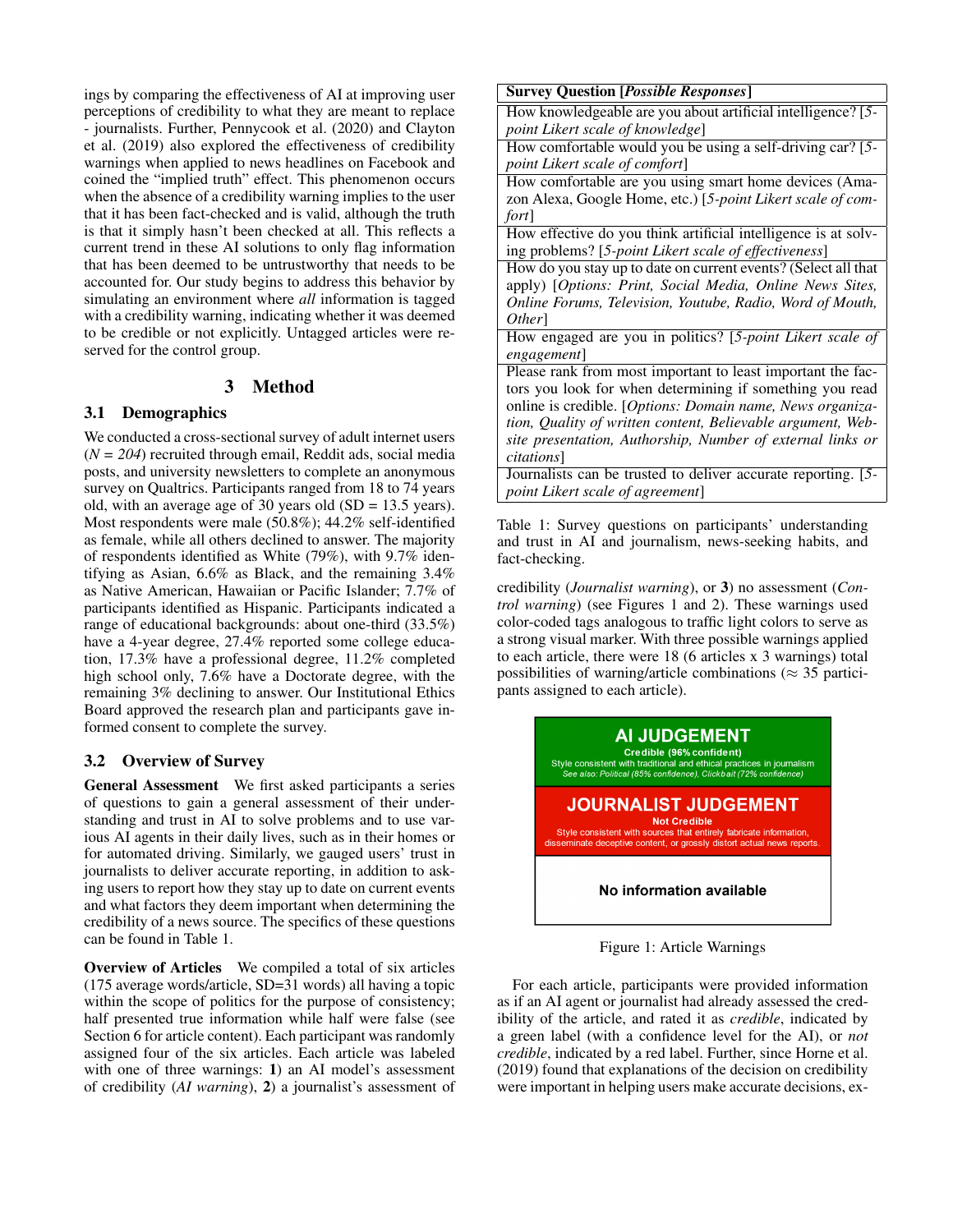

Style consistent with sources that entirely fabricate information, disseminate deceptive content, or grossly distort actual news reports See also: (75% confidence), Extreme Bias (72% confidence)

Rumors that Trump doubts FBI data that China is censoring citizens' social media posts have been circulating for months. But the report from the Washington Post, which cited "current and former officials" and was based on documents provided by a "former senior U.S. intelligence official," provides the most detailed view yet of the president's thinking.

The rumors first appeared on the Facebook page "Occupy Democrats" where an anonymous source claiming to hold a position close to Trump wrote about Trump's apparent disbelief that China censors its internet.

The Washington Post report chronicles a recent analysis conducted by the Office of the Director of the National Intelligence, which concluded that the Chinese government is running a "massive censorship campaign" against Chinese-language websites and social media.

The official, however, claimed that Trump saw China as a potential ally and Communist Party leader Xi Jiping as a "good friend." Trump, according to him, fails to believe that someone like Xi would censor his people.

Figure 2: Example Participant View

planations were also included on both the *journalist* and *AI* warnings. Further, warnings were intentionally misleading in two of the six cases (Table 2). Participants were asked to read the article, rate (5-point scale for familiarity) whether they had any prior knowledge of the article's content, and whether they found the article to be credible (7-point scale for credibility). After judging four articles, participants were provided the correct information about the articles they read to lessen the likelihood that misinformation would be spread as a result of this study.

| <b>Article #</b> | True? | <b>Pre-exposure Warning</b> |  |  |  |
|------------------|-------|-----------------------------|--|--|--|
|                  | Yes   | Correct                     |  |  |  |
|                  | Yes   | Incorrect                   |  |  |  |
|                  | Yes   | Correct                     |  |  |  |
|                  | No    | Correct                     |  |  |  |
|                  | No    | Correct                     |  |  |  |
|                  | N٥    | Incorrect                   |  |  |  |

Table 2: Breakdown of the qualities of the articles presented to participants

Finally, we note that AI and journalist warnings were fake - there was no such determination made by a third-party. Fake articles were intentionally written by human volunteers to mimic credible news publications; by using fabricated articles rather than sourcing unreliable ones, we sought to eliminate any room for error on the credibility of the 'false' articles. Credible articles were extracted from Reuters, The Bipartisan Press, and the Bellingham Herald. Included articles were purposefully selected to cover recent current events, and to reflect a range of viewpoints of both the leftand right-wing political ideologies.

# 4 Results and Analysis

## 4.1 Participant Views Toward AI and Journalism

Most participants self-reported some knowledge of AI systems. Specifically, 40.1% of participants reported as slightly knowledgeable, 38.5% reported as moderately knowledgeable, 10.4% reported as very knowledgeable, and 3.13% reported as extremely knowledgeable. Only 7.8% reported no prior knowledge. In addition, nearly half of all participants (46.02%) considered AI to be moderately effective at problem solving, while overall, participants had a positive view of AI as a problem solving tool. Only 2.27% of the sample felt that AI is ineffective for problem solving. We also found that the more knowledge a user has about AI, the more likely they are to believe it to be an effective problem solving tool (Table 3). However, participants' views of AI-powered technologies such as self-driving cars and smart home devices were not as favorable. Specifically, higher percentages of subjects reported some level of discomfort with self-driving cars and smart home devices (45.84% and 46.35%, respectively) in comparison to those comfortable with these technologies (41.67% and 40.1%, respectively).

As shown in Figure 3, over half of participants (59.74%) use online resources to receive their news. About one-fifth of participants receive their news from online news sites, while 17.04% rely on social media. Only 8% of participants reported staying up to date through printed media (newspapers, magazines, etc.).

Over one-third of participants somewhat or strongly agreed that journalists can be trusted to deliver accurate reporting (3.26% and 38.59%, respectively), while one-third somewhat or strongly disagreed (23.91% and 9.78%, respectively). The remaining 24.46% were indifferent.



Figure 3: Survey participants mostly receive news from online news sites.

#### 4.2 Credibility and Political Involvement

Recent findings have suggested that those on the extremes of the political spectrum are more likely to share fake news (Guess, Nagler, and Tucker 2019; Hopp, Ferrucci, and Vargo 2020), and for that reason we gathered self-reported political leaning in case any trends emerged. A majority of participants (70%) identified as liberal in their political views, 12% identified as centrist, and 18% identified as conservative.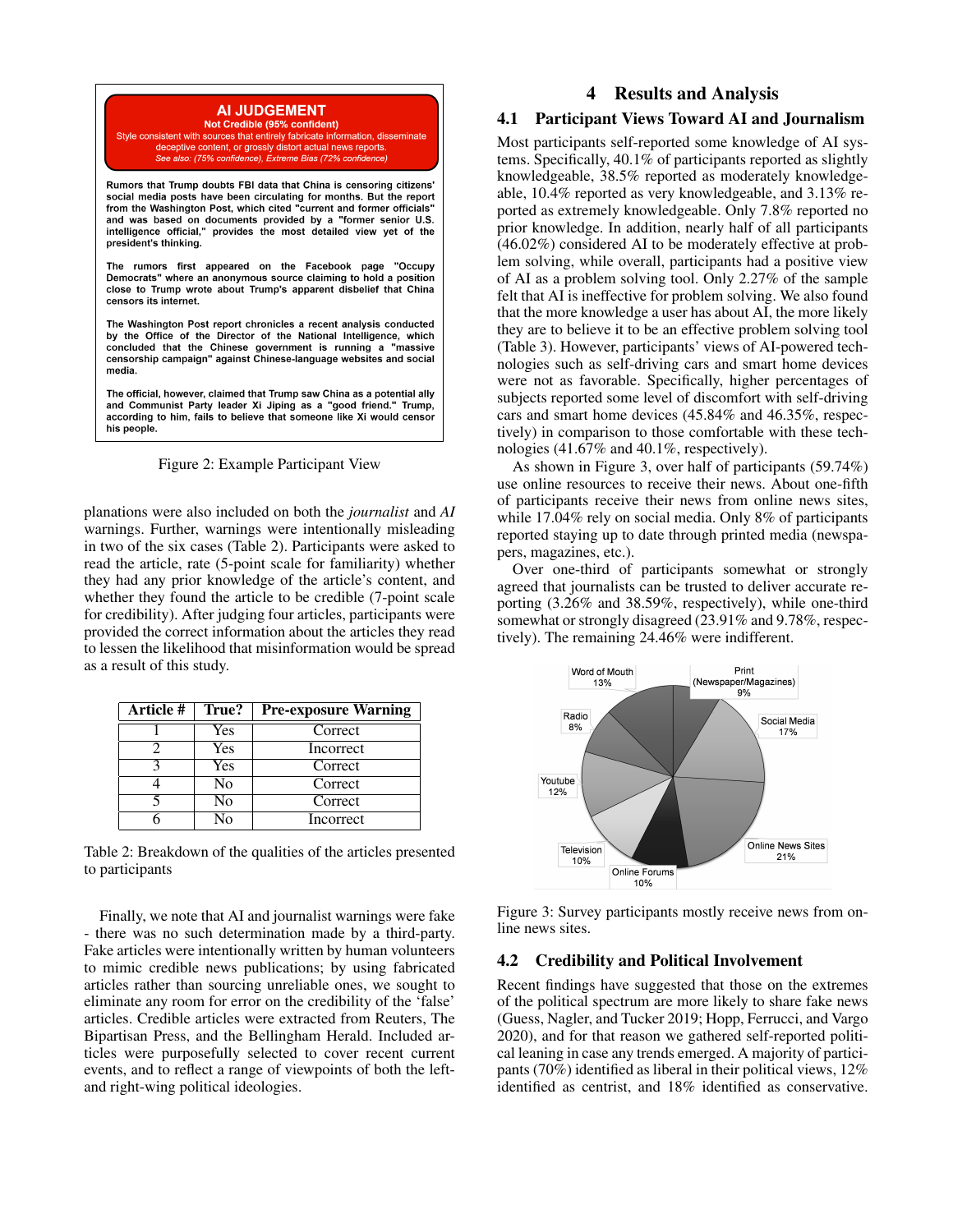|                          | How effective is artificial intelligence at solving problems? |                       |                                  |                           |               |
|--------------------------|---------------------------------------------------------------|-----------------------|----------------------------------|---------------------------|---------------|
| <b>AI Knowledge</b>      | <b>Extremely</b> effec-<br>tive                               | <b>Very Effective</b> | <b>Moderately effec-</b><br>tive | <b>Slightly effective</b> | Not effective |
| Extremely Knowledgeable  | 16.67%                                                        | 66.67%                | $16.67\%$                        | $0.00\%$                  | $0.00\%$      |
| Very Knowledgeable       | 15.00%                                                        | $40.00\%$             | 35.00%                           | 10.00%                    | $0.00\%$      |
| Moderately Knowledgeable | $4.05\%$                                                      | 36.49%                | 45.95%                           | 10.81%                    | 2.70%         |
| Slightly Knowledgeable   | 2.63%                                                         | 27.63%                | 51.32%                           | 15.79%                    | 2.63%         |

Table 3: Participants knowledgeable of AI were more likely to view AI as an effective problem solving tool.

Liberal-leaning individuals typically believe that the government should be active in supporting social and political change (Conover and Feldman 1981), while conservativeleaning individuals seek to preserve a range of institutions such as religion, parliamentary government, and property rights, with the aim of emphasizing social stability and continuity (Conover and Feldman 1981). Centrists hold a moderate view. Figure 4 shows an almost even split between trust and distrust of journalists' reporting; however, liberalleaning participants were much more likely to trust journalists (65%) than conservative-leaning participants (38%).



Figure 4: Participants self-declared trust in journalists to provide accurate reporting. Liberal-leaning participants were almost twice as likely to trust journalists when compared to conservative-leaning participants.

## 4.3 Effects of AI and Journalist Warnings

To assess if AI or journalist warnings were effective at persuading the user to correctly determine the credibility of an article, we conducted six one-way ANOVA tests corresponding with the six different articles presented (See Table 4 for results). For each test, we used the user ratings of credibility as the dependent variable, and the article treatments (i.e., the AI warning, journalist warning, or no warning (control group)) as the independent variables to determine if the differences in the users' responses in comparison to the control group were statistically significant.

ANOVA tests for articles #1, #4, and #6 revealed no statistically significant difference between the users' ratings of credibility for those articles, despite the articles' treatments. However, ANOVA tests on articles #2, #3, and #5 did show a statistically significant difference in the users' ratings of credibility between the three treatments. Specifically, the ANOVA test for articles #2 and #3 showed a statistically significant difference between the control group's ratings of credibility and both the journalist and AI warning-treated articles, although a post hoc test showed no significant difference between the AI and journalist warning-treated articles. The ANOVA test for article #5 showed a statistically significant difference in user ratings of credibility between the AI warning-treated articles and both the control and journalist warning-treated groups, with no significant difference between the latter two.

| Art. #         | $F$ -score | $p$ -value | <b>Explanation</b>                                                                                                                                           |
|----------------|------------|------------|--------------------------------------------------------------------------------------------------------------------------------------------------------------|
|                | 0.5447     | 0.5818     |                                                                                                                                                              |
| $\mathfrak{D}$ | 6.3330     | 0.0026     | AI and journalist warnings resulted in<br>statistically significant differences in<br>user ratings of credibility compared to<br>the control group.          |
| 3              | 4.107      | 0.0194     | AI and journalist warnings resulted in<br>statistically significant differences in<br>user ratings of credibility compared to<br>the control group.          |
| 4              | 0.4018     | 0.6702     |                                                                                                                                                              |
| 5              | 3.8970     | 0.0236     | AI warnings resulted in statistically<br>significant differences in user ratings of<br>credibility compared to the journalist<br>warning and control groups. |
| 6              | 0.4642     | 0.6300     |                                                                                                                                                              |

Table 4: One-way ANOVA ( $\alpha$  < 0.05) results for participant assessments of credibility per article across treatments (i.e., AI warnings, journalist warnings, and no warnings).

To identify the factors that may have resulted in the statistically significant impact on users' ratings of credibility (articles #2, #3, and #5), we analyzed the positive and negative sentiment of each article using the VADER sentiment analyzer (Hutto and Gilbert 2014); sentiment being defined as an opinion regarding a situation or event. As shown in Figure 5, when articles contained language consistent with strong sentiment (i.e., *VADER\_positive\_sentiment\_score* - VADER\_negative\_sentiment\_score $| > 0.10$ ), participants were less likely to be persuaded by the preexposure warnings (regardless of whether the sentiment was positive or negative). This insight is strengthened by the observation of the inverse; article #2, which was rated as the most neutral, saw the largest change in participant perception of credibility from the control group. In short, a reader of an emotional or opinionated article is less likely to be influenced by a credibility warning. Additionally, we also found that the more likely a user is to think of AI as an effective problem solving tool, the more likely they were to be in agreement with the AI warning (Table 5).

In summary, Figure 6 shows the impact of AI and journalist warnings across the six articles. AI warnings proved as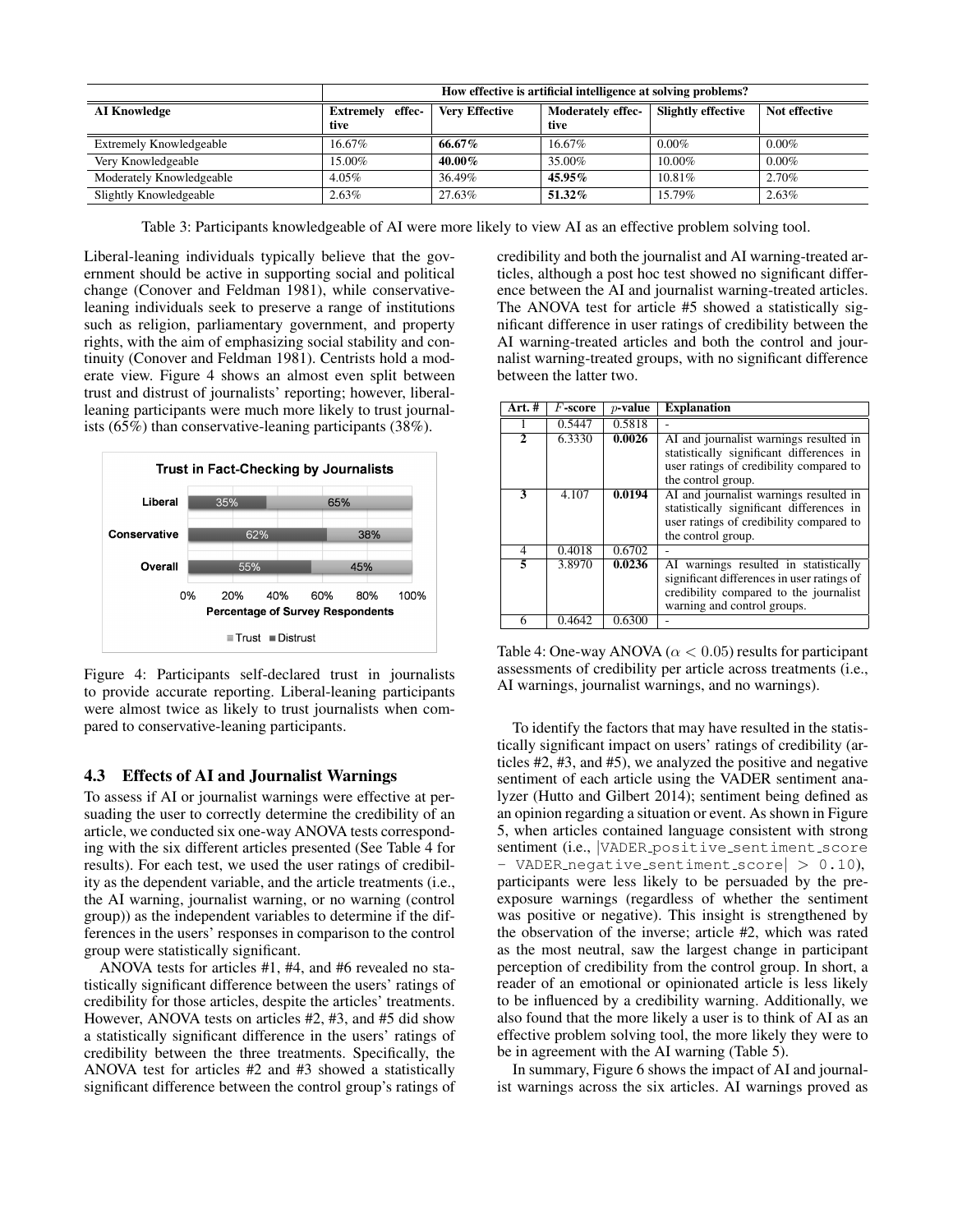|                              | How effective is artificial intelligence at solving problems? |                       |                       |                            |               |
|------------------------------|---------------------------------------------------------------|-----------------------|-----------------------|----------------------------|---------------|
|                              | Extremely<br>effective                                        | <b>Very Effective</b> | Moderate<br>effective | effec-<br>Slightly<br>tive | Not effective |
| Agreed with AI Assessment    | 75.00%                                                        | $60.00\%$             | $60.98\%$             | 45.45%                     | $0.00\%$      |
| Disagreed with AI Assessment | 25.00%                                                        | $40.00\%$             | 39.02%                | $54.55\%$                  | 100%          |

Table 5: Participants more likely to view AI as a problem solving tool were also more likely to align their opinion of an article's credibility with that of the AI warning.



Figure 5: Warnings were less effective at swaying participants when there was strong sentiment ( $> 0.09$ ). Below this threshold, lower sentiment led to a increasingly significant impact of warnings.

effective as journalist warnings in influencing users to correctly determine the credibility of an article in comparison to the control group which received no warnings. For 4 of 6 articles (articles 2 through 5), AI warnings were more effective than journalist warnings in assisting users in correctly assessing the credibility of the article. These findings indicate that AI-generated ratings of credibility may effectively replace a journalist's ratings. Our results showed that not only did the AI warning influence our participants to shift their perception of an article's credibility, but it did so to a similar degree of the journalist's warning. In all articles excluding article #5, the journalist's warning and AI's warning showed no significant difference in their influence on users. Additionally, in regard to article #5, there is some indication that AI can be more effective at influencing a user's opinion than a journalist, although the contributors to this require further investigation.

#### 5 Conclusion

This study provides insight into the efficacy of using credibility warnings to influence internet users' perception of news credibility. We conducted a cross-sectional survey asking internet users to rate the credibility of news articles when given preexposure warnings of credibility attributed to journalists and an AI algorithm. In doing so, we found evidence that AI may be effective at influencing a user's perception of an article's credibility. More importantly, we found that AI may be at least as effective as a journalist in doing so, and in some cases, more effective. This influence worked to increase the accuracy of a user's rating of credibility. We also found that language sentiment may influence the degree to which a user perceives and believes preexposure warnings. Heavily sentimental language may indicate bias or strong emotional appeal. This kind of language has the tendency to elicit emotion in the reader and solidify their own beliefs in the information presented (Zhang et al. 2011), potentially suggesting that sentimental language is counterproductive in the fight against misinformation. Overall, consistent with Horne et al. (2019), we found evidence that "AI assistance improves human perceptions about reliability...in news articles" and "political leaning has little impact on rating reliability." Finally, our results suggests that AI could potentially deceive a user into thinking an article is credible (articles #2 and #6). If a preexposure warning is incorrect, it could increase the spread of misinformation, leading to severe consequences (Yapo and Weiss 2018). As such, it is important to continue improving the accuracy of such algorithms.

When considering AI as a support for human decisionmaking, having a perfectly accurate algorithm is only a partial success. It is also necessary to convince your target audience that it actually will work for them. The findings noted in Table 5 show a positive relationship between AI understanding and success of the AI credibility warnings. In other words, the more a user understands about AI, the more effective they believe it to be. This increased belief leads to more trust in AI systems, and allows for an artificially-generated fact-checking to be more successful in moving public opinion.

Finally, we note that this study has the following limitations. First, our study did not have a diverse participant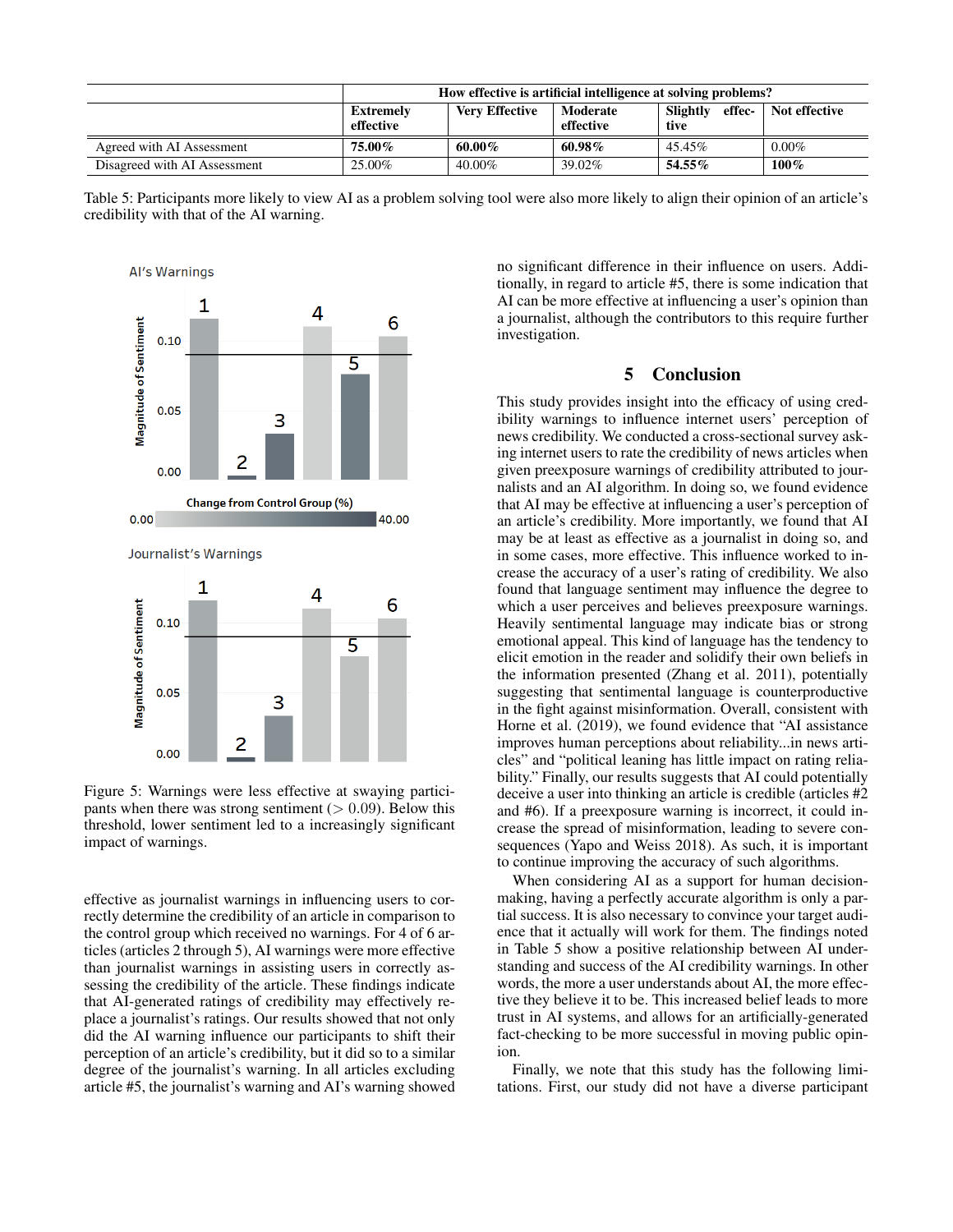

Figure 6: AI warnings prove as effective as journalist warnings in influencing users to correctly determine the credibility of an article in comparison to the control group which received no warnings. For 4 of 6 articles (articles 2 through 5), AI warnings were more effective than journalist warnings in assisting users in correctly assessing the credibility of the article.

pool, and thus may not generalize to the broader population. We also did not define credibility for participants, such that users may have had various understandings and definitions of the term. Additionally, our articles were topically focused on current events and politics; although these are ripe topics for misinformation, different findings may emerge across different topics. In regard to the survey design, we did not evaluate the change of users' trust in AI over time, which could evolve as the relevance of current events in their personal lives change. We also did not monitor users engagement level with each article; much of news consumption takes the form of scrolling headlines and news blurbs, so the effectiveness of AI as a function of different levels of engagement and article lengths is left for future work. In addition to this, future work will also need to determine how different presentation styles of credibility warnings influence users perception of credibility.

#### References

Adler, B.; and Boscaini-Gilroy, G. 2019. Real-Time Claim Detection from News Articles and Retrieval of Semantically-Similar Factchecks. *CEUR Workshop Proceedings* 2411. ISSN 16130073.

Allen, J.; Howland, B.; Mobius, M.; Rothschild, D.; and Watts, D. J. 2020. Evaluating the fake news problem at the scale of the information ecosystem. *Science Advances* 6(14): eaay3539. ISSN 23752548. doi:10.1126/sciadv.aay3539. URL http://advances.sciencemag.org/.

Berghel, H. 2017. Lies, Damn lies, and fake news. *Computer* 50(2): 80–85. ISSN 00189162. doi:10.1109/MC.2017.56.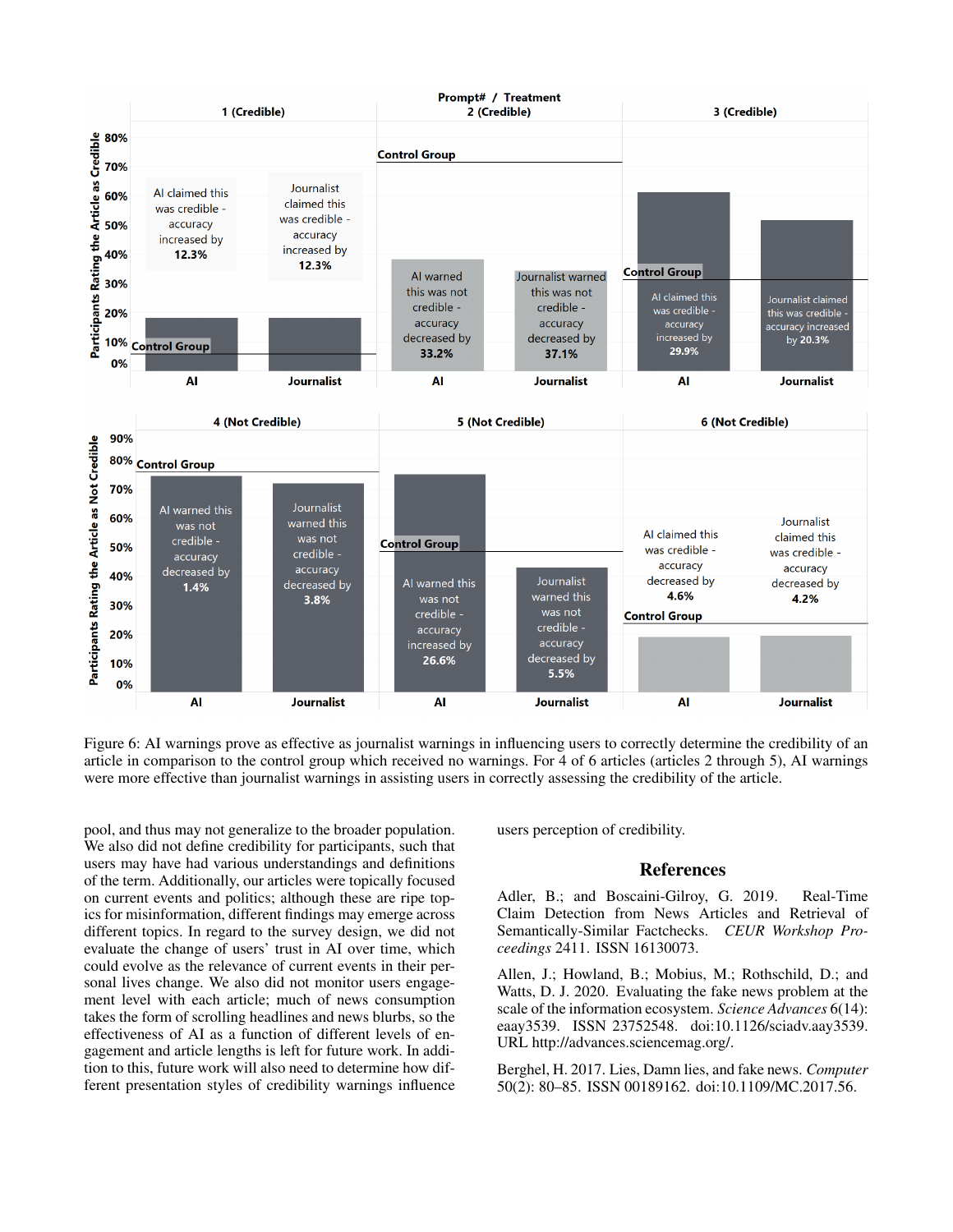Bhatt, G.; Sharma, A.; Sharma, S.; Nagpal, A.; Raman, B.; and Mittal, A. 2018. Combining Neural, Statistical and External Features for Fake News Stance Identification. In *Companion Proceedings of the The Web Conference 2018*, WWW '18, 1353–1357. Republic and Canton of Geneva, CHE: International World Wide Web Conferences Steering Committee. ISBN 9781450356404. doi:10.1145/3184558. 3191577. URL https://doi.org/10.1145/3184558.3191577.

Birdwatch. 2021. Challenges. URL https://twitter.github.io/ birdwatch/about/challenges/.

Budak, C.; Agrawal, D.; and Abbadi, A. E. 2011. Limiting the spread of misinformation in social networks. In *Proceedings of the 20th International Conference on World Wide Web, WWW 2011*, 665–674. New York, New York, USA: ACM Press. ISBN 9781450306324. doi:10.1145/ 1963405.1963499. URL http://portal.acm.org/citation.cfm? doid=1963405.1963499.

Ciampaglia, G. L. 2018. Fighting fake news: a role for computational social science in the fight against digital misinformation. *Journal of Computational Social Science* 1(1): 147– 153. ISSN 2432-2717. doi:10.1007/s42001-017-0005-6. URL https://doi.org/10.1007/s42001-017-0005-6.

Ciampaglia, G. L.; Shiralkar, P.; Rocha, L. M.; Bollen, J.; Menczer, F.; and Flammini, A. 2015. Computational fact checking from knowledge networks. *PLoS ONE* 10(6): 1– 13. ISSN 19326203. doi:10.1371/journal.pone.0128193.

Clayton, K.; Blair, S.; Busam, J. A.; Forstner, S.; Glance, J.; Green, G.; Kawata, A.; Kovvuri, A.; Martin, J.; Morgan, E.; et al. 2019. Real solutions for fake news? Measuring the effectiveness of general warnings and fact-check tags in reducing belief in false stories on social media. *Political Behavior* 1–23.

Conover, P. J.; and Feldman, S. 1981. The Origins and Meaning of Liberal/Conservative Self-Identifications. *American Journal of Political Science* 25(4): 617–645. ISSN 00925853, 15405907. URL http://www.jstor.org/stable/ 2110756.

Ecker, U. K. H.; Lewandowsky, S.; and Apai, J. 2011. Terrorists brought down the plane!–No, actually it was a technical fault: processing corrections of emotive information. *Quarterly journal of experimental psychology (2006)* 64(2): 283–310. ISSN 1747-0226. doi:10.1080/17470218. 2010.497927. URL http://www.ncbi.nlm.nih.gov/pubmed/ 20694936.

Fast, E.; and Horvitz, E. 2017. Long-Term Trends in the Public Perception of Artificial Intelligence. *Proceedings of the AAAI Conference on Artificial Intelligence* 31(1). URL https://ojs.aaai.org/index.php/AAAI/article/view/10635.

Figueira, Á.; and Oliveira, L. 2017. The current state of fake news: Challenges and opportunities. *Procedia Computer Science* 121: 817–825. ISSN 18770509. doi:10.1016/ j.procs.2017.11.106. URL https://doi.org/10.1016/j.procs. 2017.11.106.

Guess, A.; Nagler, J.; and Tucker, J. 2019. Less than you think: Prevalence and predictors of fake news dissemination

on Facebook. *Science Advances* 5(1). doi:10.1126/sciadv. aau4586. URL https://advances.sciencemag.org/content/5/ 1/eaau4586.

Hanselowski, A.; PVS, A.; Schiller, B.; Caspelherr, F.; Chaudhuri, D.; Meyer, C. M.; and Gurevych, I. 2018. A Retrospective Analysis of the Fake News Challenge Stance-Detection Task. In *Proceedings of the 27th International Conference on Computational Linguistics*, 1859– 1874. Santa Fe, New Mexico, USA: Association for Computational Linguistics. URL https://www.aclweb.org/ anthology/C18-1158.

Hopp, T.; Ferrucci, P.; and Vargo, C. J. 2020. Why Do People Share Ideologically Extreme, False, and Misleading Content on Social Media? A Self-Report and Trace Data–Based Analysis of Countermedia Content Dissemination on Facebook and Twitter. *Human Communication Research* ISSN 0360-3989. doi:10.1093/hcr/hqz022. URL https://doi.org/10.1093/hcr/hqz022. Hqz022.

Horne, B. D.; Nevo, D.; O'Donovan, J.; Cho, J.-H.; and Adalı, S. 2019. Rating Reliability and Bias in News Articles: Does AI Assistance Help Everyone? *Proceedings of the International AAAI Conference on Web and Social Media* 13(01): 247–256. URL https://ojs.aaai.org/index.php/ ICWSM/article/view/3226.

Hutto, C. J.; and Gilbert, E. 2014. Vader: A parsimonious rule-based model for sentiment analysis of social media text. In *Eighth international AAAI conference on weblogs and social media*.

Johnson, H. M.; and Seifert, C. M. 1994. Sources of the continued influence effect: When misinformation in memory affects later inferences. *Journal of Experimental Psychology: Learning, Memory, and Cognition* 20(6): 1420.

Johnson-Laird, P.; Gawronski, B.; and Strack, F. 2012. Mental models and consistency. *Cognitive consistency: A fundamental principle in social cognition* 225–243.

Lazer, D. M. J.; Baum, M. A.; Benkler, Y.; Berinsky, A. J.; Greenhill, K. M.; Menczer, F.; Metzger, M. J.; Nyhan, B.; Pennycook, G.; Rothschild, D.; Schudson, M.; Sloman, S. A.; Sunstein, C. R.; Thorson, E. A.; Watts, D. J.; and Zittrain, J. L. 2018. The science of fake news. *Science* 359(6380): 1094–1096. ISSN 0036-8075. doi:10.1126/ science.aao2998.

Lewandowsky, S.; Ecker, U. K.; and Cook, J. 2017. Beyond Misinformation: Understanding and Coping with the "Post-Truth" Era. *Journal of Applied Research in Memory and Cognition* 6(4): 353–369. ISSN 22113681. doi: 10.1016/j.jarmac.2017.07.008. URL http://dx.doi.org/10. 1016/j.jarmac.2017.07.008.

Lewandowsky, S.; Ecker, U. K.; Seifert, C. M.; Schwarz, N.; and Cook, J. 2012. Misinformation and Its Correction: Continued Influence and Successful Debiasing. *Psychological Science in the Public Interest, Supplement* 13(3): 106–131. ISSN 15291006. doi:10.1177/1529100612451018.

Livingston, G. 2018. Artificial Intelligence: The Most Unfortunate Buzzword. URL https://medium. Most Unfortunate Buzzword.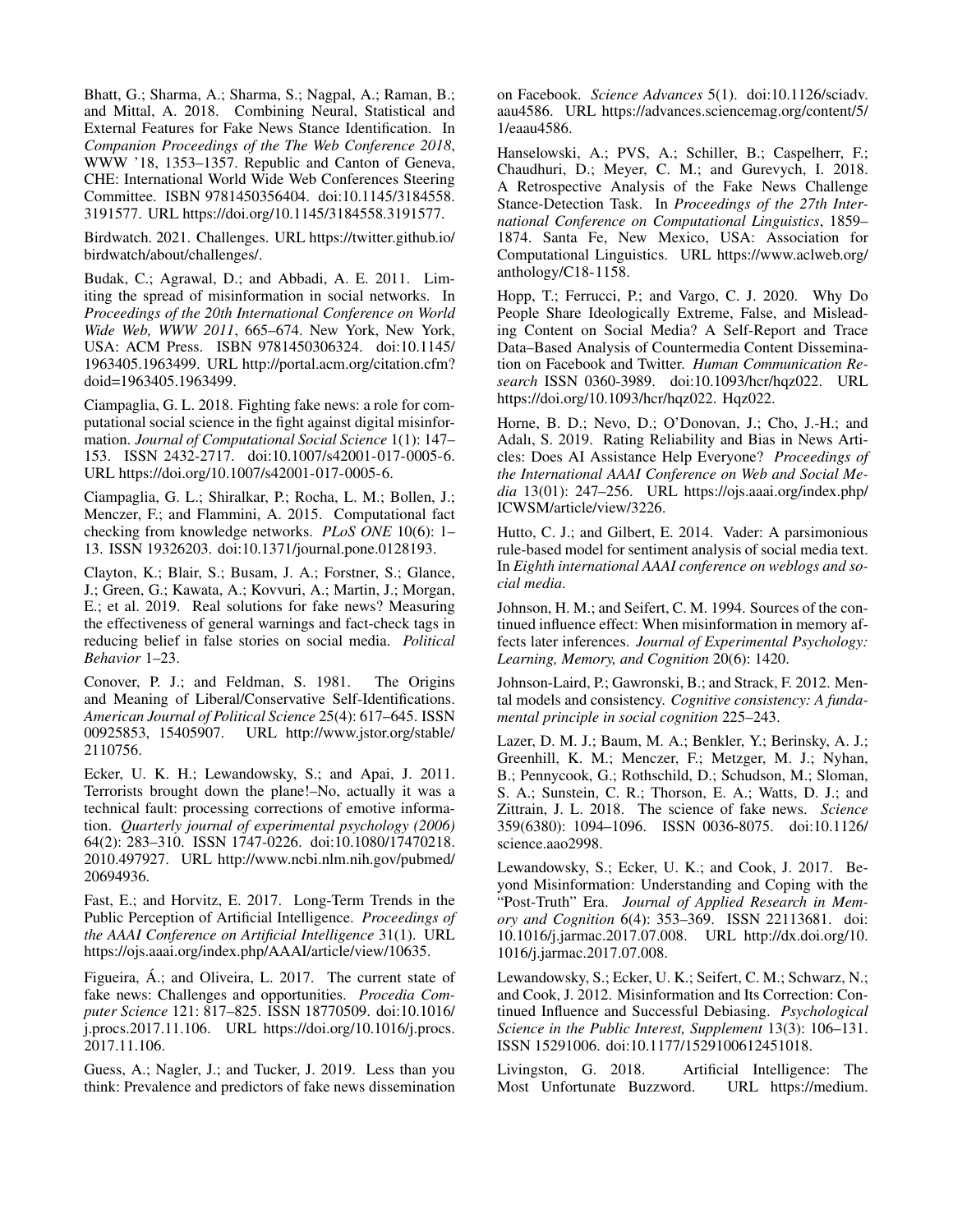com/datadriveninvestor/artificial-intelligence-the-mostunfortunate-buzzword-a5f0b678a7b1.

Metzger, M. J.; and Flanagin, A. J. 2013. Credibility and trust of information in online environments: The use of cognitive heuristics. *Journal of Pragmatics* 59: 210–220. ISSN 03782166. doi:10.1016/j.pragma.2013.07.012. URL http://dx.doi.org/10.1016/j.pragma.2013.07.012.

Morstatter, F.; Wu, L.; Yavanoglu, U.; Corman, S. R.; and Liu, H. 2018. Identifying Framing Bias in Online News. *ACM Transactions on Social Computing* 1(2): 1–18. ISSN 2469-7818. doi:10.1145/3204948.

Nieminen, S.; and Rapeli, L. 2019. Fighting Misperceptions and Doubting Journalists' Objectivity: A Review of Fact-checking Literature. *Political Studies Review* 17(3): 296–309. ISSN 1478-9299. doi:10.1177/ 1478929918786852. URL http://journals.sagepub.com/doi/ 10.1177/1478929918786852.

Pennycook, G.; Bear, A.; Collins, E. T.; and Rand, D. G. 2020. The implied truth effect: Attaching warnings to a subset of fake news headlines increases perceived accuracy of headlines without warnings. *Management Science* .

Pérez-Rosas, V.; Kleinberg, B.; Lefevre, A.; and Mihalcea, R. 2017. Automatic Detection of Fake News. *CoRR* abs/1708.07104. URL http://arxiv.org/abs/1708.07104.

Pingree, R. J.; Brossard, D.; and Mcleod, D. M. 2014. Mass Communication and Society Effects of Journalistic Adjudication on Factual Beliefs, News Evaluations, Information Seeking, and Epistemic Political Efficacy. *Taylor & Francis* 17(5): 615–638. ISSN 1520-5436. doi:10.1080/15205436. 2013.821491. URL https://www.tandfonline.com/action/ journalInformation?journalCode=hmcs20.

Pingree, R. J.; Hill, M.; and Mcleod, D. M. 2013. Distinguishing Effects of Game Framing and Journalistic Adjudication on Cynicism and Epistemic Political Efficacy The Influence of Postdebate News Framing and Fact Checking on Epistemic Political Efficacy and Cynicism. *Communication Research* 40(2): 193–214. doi:10.1177/0093650212439205. URL http://www.

Popat, K.; Mukherjee, S.; Strötgen, J.; and Weikum, G. 2016. Credibility assessment of textual claims on the web. In *International Conference on Information and Knowledge Management, Proceedings*, volume 24-28-October-2016, 2173–2178. New York, NY, USA: Association for Computing Machinery. ISBN 9781450340731. doi:10. 1145/2983323.2983661. URL https://dl.acm.org/doi/10. 1145/2983323.2983661.

Ruths, D. 2019. The misinformation machine. *Sci-*ISSN 0036-8075. doi:10. 1126/science.aaw1315. URL https://science.sciencemag. org/content/363/6425/348.

Shaar, S.; Babulkov, N.; Da San Martino, G.; and Nakov, P. 2020. That is a Known Lie: Detecting Previously Fact-Checked Claims. In *Proceedings of the 58th Annual Meeting of the Association for Computational Linguistics*,

3607–3618. Online: Association for Computational Linguistics. doi:10.18653/v1/2020.acl-main.332. URL https: //www.aclweb.org/anthology/2020.acl-main.332.

Shiralkar, P.; Flammini, A.; Menczer, F.; and Ciampaglia, G. L. 2017. Finding streams in knowledge graphs to support fact checking. *Proceedings - IEEE International Conference on Data Mining, ICDM* 2017-Novem: 859–864. ISSN 15504786. doi:10.1109/ICDM.2017.105.

Shu, K.; Sliva, A.; Wang, S.; Tang, J.; and Liu, H. 2017. Fake News Detection on Social Media: A Data Mining Perspective. *SIGKDD Explor. Newsl.* 19(1): 22-36. ISSN 1931-0145. doi:10.1145/3137597.3137600. URL https: //doi.org/10.1145/3137597.3137600.

Vlachos, A.; and Riedel, S. 2014. Fact Checking: Task definition and dataset construction. In *Proceedings of the ACL 2014 Workshop on Language Technologies and Computational Social Science*, 18–22. Baltimore, MD, USA: Association for Computational Linguistics. doi:10.3115/v1/W14- 2508. URL https://www.aclweb.org/anthology/W14-2508.

Volkova, S.; and Jang, J. Y. 2018. Misleading or Falsification: Inferring Deceptive Strategies and Types in Online News and Social Media. In *Companion Proceedings of the The Web Conference 2018*, WWW '18, 575–583. Republic and Canton of Geneva, CHE: International World Wide Web Conferences Steering Committee. ISBN 9781450356404. doi:10.1145/3184558.3188728. URL https://doi.org/10. 1145/3184558.3188728.

Vosoughi, S.; Roy, D.; and Aral, S. 2018. The spread of true and false news online. *Science* 359(6380): 1146–1151. ISSN 10959203. doi:10.1126/science.aap9559.

Wang, Y.; Ma, F.; Jin, Z.; Yuan, Y.; Xun, G.; Jha, K.; Su, L.; and Gao, J. 2018. EANN: Event Adversarial Neural Networks for Multi-Modal Fake News Detection. In *Proceedings of the 24th ACM SIGKDD International Conference on Knowledge Discovery Data Mining*, KDD '18, 849–857. New York, NY, USA: Association for Computing Machinery. ISBN 9781450355520. doi:10.1145/3219819.3219903. URL https://doi.org/10.1145/3219819.3219903.

Wathen, C. N.; and Burkell, J. 2002. Believe it or not: Factors influencing credibility on the Web. *Journal of the American Society for Information Science and Technology* 53(2): 134–144. ISSN 15322882. doi:10.1002/asi.10016.

Winneg, K. M.; Hardy, B. W.; Gottfried, J. A.; and Jamieson, K. H. 2014. Deception in Third Party Advertising in the 2012 Presidential Campaign. *American Behavioral Scientist* 58(4): 524–535. doi:10.1177/ 0002764214524358. URL https://journals.sagepub.com/ doi/abs/10.1177/0002764214524358.

Wu, Y.; Agarwal, P. K.; Li, C.; Yang, J.; and Yu, C. 2014. Toward computational fact-checking. *Proceedings of the VLDB Endowment* 7(7): 589–600. ISSN 21508097. doi: 10.14778/2732286.2732295. URL http://dl.acm.org/doi/10. 14778/2732286.2732295.

Yapo, A.; and Weiss, J. 2018. Ethical Implications of Bias in Machine Learning. doi:10.24251/HICSS.2018.668.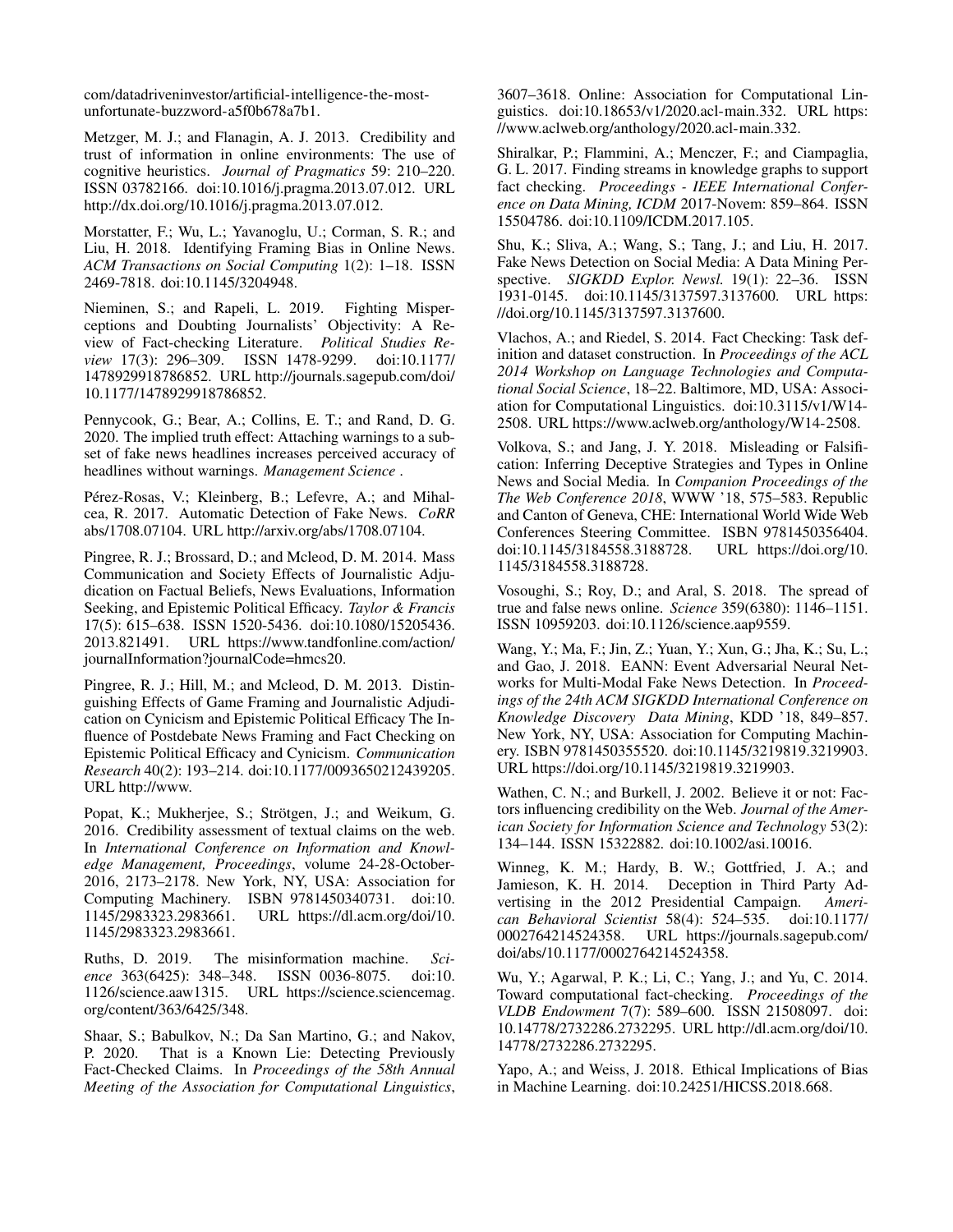Zhang, J.; Kawai, Y.; Nakajima, S.; Matsumoto, Y.; and Tanaka, K. 2011. Sentiment bias detection in support of news credibility judgment. In *Proceedings of the Annual Hawaii International Conference on System Sciences*. ISBN 9780769542829. ISSN 15301605. doi:10.1109/HICSS. 2011.369.

#### 6 Appendix

#### 6.1 Article 1 Content

A man in Bellingham was recently arrested in the murder of his wife and their two pets, both of who he shot using a gun. After he killed them, he went on Twitter to brag about it and thank the NRA, as well as give his address to be arrested. He claims that it would not have been possible without an AR-15, apparently advocating for stricter gun control. The liberal apparently felt the need to shoot and kill his entire family to prove his point on gun control.

An account appearing to be his on Twitter tweeted a few hours before he was arrested and around the estimated time of the killing, "Guns don't kill people, people do. Guns just make it a lot easier. AR-15 makes it super easy. I jst killed my whole family, and i couldnt have done it without a gun! I'm too much of a coward, a knife would have been waaay too hard. So, thanks to everyone at the NRA."

While the link between the account and killer has not yet been confirmed, the account most likely belonged to the killer, using both the same phone number and email as him, as well as name. The killer also replied to tweets by President Trump and the NRA saying similar things, and had a history of anti-Trump and anti-gun sentiment.

#### 6.2 Article 2 Content

New York Governor Andrew Cuomo on Friday threatened to sue the Trump administration over its decision to restrict New Yorkers' access to some programs that allow faster security checks at ports of entry, part of a dispute about the state's limits on cooperation with current U.S. immigration policy.

President Donald Trump, a Republican who was born and raised in New York, has criticized the state and other states and cities his administration deems "sanctuary jurisdictions" because of their policies limiting information sharing between local law enforcement and federal immigration authorities.

"It's an abuse of power. It is extortion. And it's exactly what you did at Ukraine," Cuomo said in a reference to an impeachment charge that Trump pressured Ukraine to investigate a political rival, former Vice President Joe Biden. "You didn't learn the lesson."

The Department of Homeland Security said on Thursday that it would bar New York residents from both new passes and renewals of a program known as Global Entry, as well as three other programs that allow faster travel between the United States, Canada and Mexico.

#### 6.3 Article 3 Content

Trump strikes again, going on Twitter to boldly announce that he believed that vaccines are linked to autism. Autism is

a serious developmental disorder that impacts the ability to socialize and communicate.

In a stunning display of misinformation, Trump said that"Healthy young child goes to doctor, gets pumped with massive shot of many vaccines, doesn't feel good...– AUTISM."

The tweet has since been retweeted almost twenty thousand times with many pointing out that the connection is obviously false, and has been debunked by experts in the CDC, World Health Organization, and various peer-reviews publications and journals, yet Trump still denies those facts.

Trump has been an avid believer in conspiracy stories, from calling climate change a hoax to saying that he would "date" Ivanka Trump if she wasn't his daughter.

#### 6.4 Article 4 Content

The left is at it again, this time with a new video that's gotten the attention of the right wing media. On the video, a woman standing in a crowd of people on a college campus is shown saying "we should start a race war" and "we should start a war with Russia."

The video appears to have been uploaded to YouTube in January. The footage was posted on The Daily Wire on Monday by author and political commentator Tanya Rivero, who says she took the video down because "the video was not meant to be shared. I apologize for any offense it has caused."

The Daily Wire also reported that the previous video of the woman's speech was removed from YouTube for violating a rule requiring the removal of content "that advocates for violence or hatred against an identifiable group."

Rivero posted the video at the far-right site, Gateway Pundit, on Monday. The Gateway Pundit posted an article titled "Here is the video that proves liberal campus activists are plotting to start a war with Russia."

#### 6.5 Article 5 Content

Rumors that Trump doubts FBI data that China is censoring citizens' social media posts have been circulating for months. But the report from the Washington Post, which cited "current and former officials" and was based on documents provided by a "former senior U.S. intelligence official," provides the most detailed view yet of the president's thinking.

The rumors first appeared on the Facebook page "Occupy Democrats" where an anonymous source claiming to hold a position close to Trump wrote about Trump's apparent disbelief that China censor's its internet.

The Washington Post report chronicles a recent analysis conducted by the Office of the Director of National Intelligence, which concluded that the Chinese government is running a "massive censorship campaign" against Chineselanguage websites and social media.

The official, however, claimed that Trump saw China as a potential ally and Communist Party leader Xi Jiping as a "good friend." Trump, according to him, fails to believe that someone like Xi would censor his people.